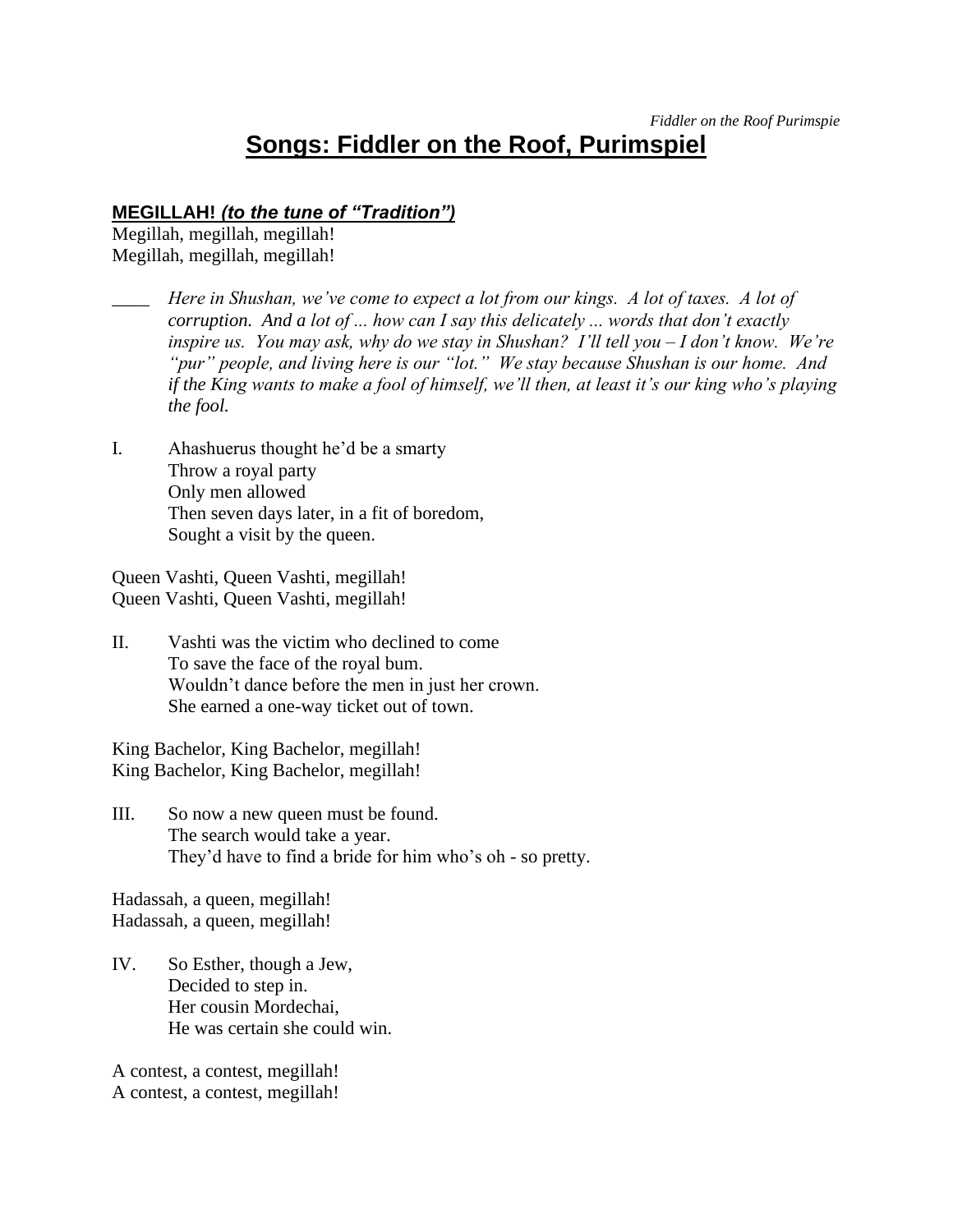- \_\_\_\_ *Life can be quite exciting here in Shushan. A king banishes his queen. A simple girl from the shtetl is offered the royal crown. A sinister plot develops in the king's inner court. A little something for everyone! We don't bother them, and for the most part, they don't bother us.*
- \_\_\_\_ *And among ourselves, we get along perfectly well. Of course there was the time when Kishka and Pupik argued over that time the King gave his State-of-the-Kingdom message and everybody thought it was a lot of ... how can I say this delicately ... well ... (whispered) that which emerges from the rear end of a horse.*
- \_\_\_\_ *It was a mule!*
- \_\_\_\_ *It was a horse!*
- Cast 1 *It was a mule!*
- Cast 2 *It was a horse!*
- Cast 1 *Mule!*
- Cast 2 *Horse!*
- Cast 1 *Mule!*
- Cast 2 *Horse!*
- Cast 1 *Mule!*
- Cast 2 *Horse!*
- Cast 1 *Mule!*
- Cast 2 *Horse!*

Megillah, megillah, megillah! Megillah, megillah, megillah!

## **HAMAN'S PLOT** *(to the tune of "If I Were a Rich Man")*

Gotta bow to Haman Tho he isn't what we'd call a hero, model, or a mentsch. Says we've got to grovel and obey Or he's going to make us pay.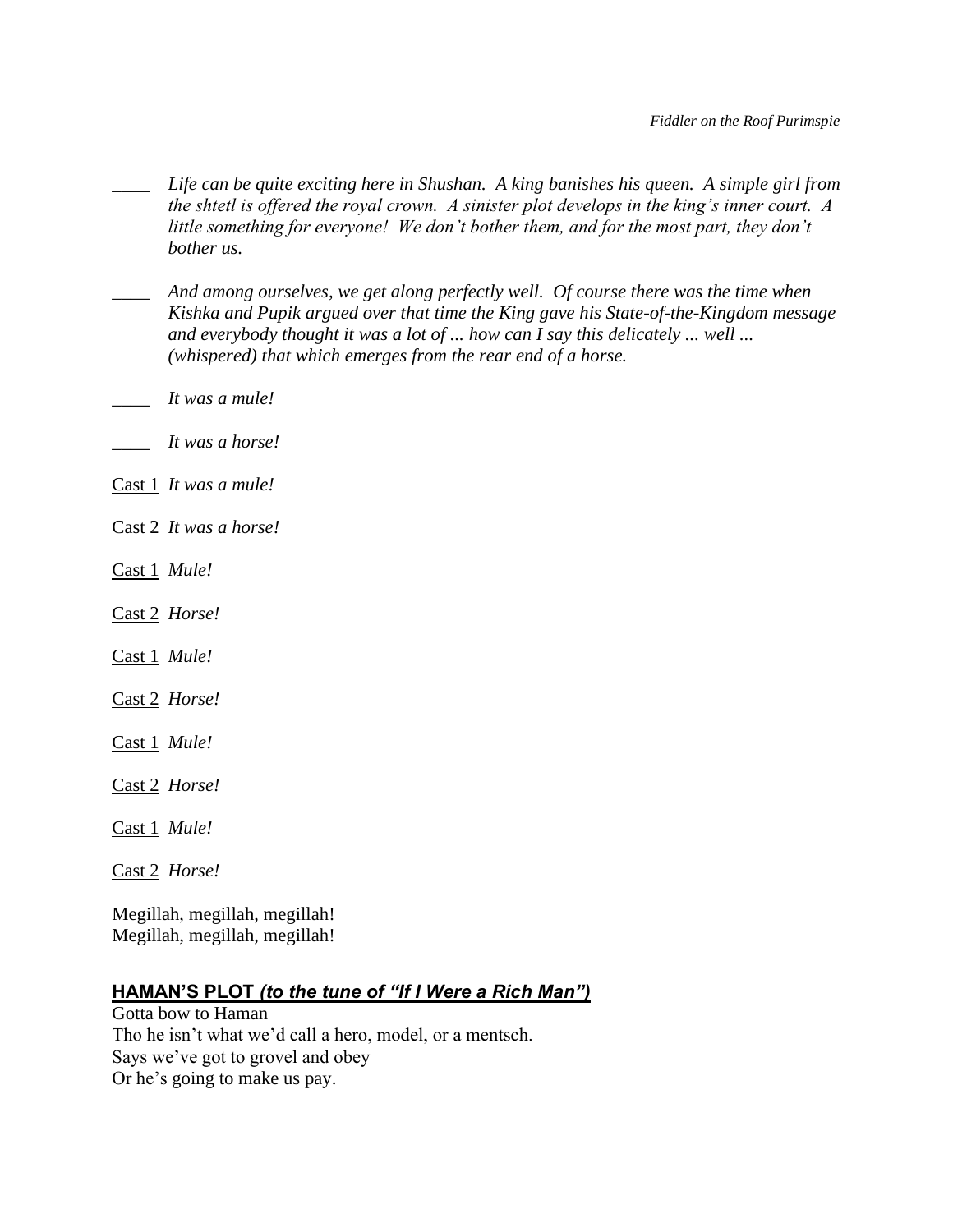Really has an ego And he thinks the sun will rise and set according to his will. In reality, he is a fool  $-$ Not a jewel, a really cruel man.

One day while on the town surveying his subjects, Who should he meet but Mordechai, An honest Jew just out for a daily trek. But when the royal guards insisted he bow to Haman, he patently refused, For Haman's line was that of Amalek.

'Twas in our journey through the desert that Amalek, He attacked us from behind. We are told remember and don't forget. But Mordechai's refusal didn't sit well with Haman, so evil and unkind. Swore Haman to himself, "I'll get them yet." [sigh]

Cast some lots called *pu-reem*<sup>2</sup> To determine on what day he would initiate his plan. Told the king about those awful Jews, Disobeying his command.

King Ahashuerus granted Haman an appointment at a quarter after six. Haman told the king, "I've awful news. Someone's playing dirty politics." Then Haman told the king about a certain people, scattered across his royal realm, Instituting laws of their own devise. "Although they've lived a long time in town, they don't belong here. *Oy*! Prob'ly settled here from Chelm. Tolerating them just isn't wise."

"Your majesty, we must prepare an edict to destroy. Their contempt for you is heinous. We must stop them in their tracks. If you please, your Highness. Pardon me, your Highness. I've a few maneuvers that we should deploy. Boi – boi boi boi – boi boi boi – boi."

Haman told the King that he'd pay the costs to terminate the Jews. "Such a fine *metziah*<sup>3</sup> , don't you know?

<sup>&</sup>lt;sup>2</sup> Hebrew for "lots."

<sup>&</sup>lt;sup>3</sup> Hebrew for "a bargain."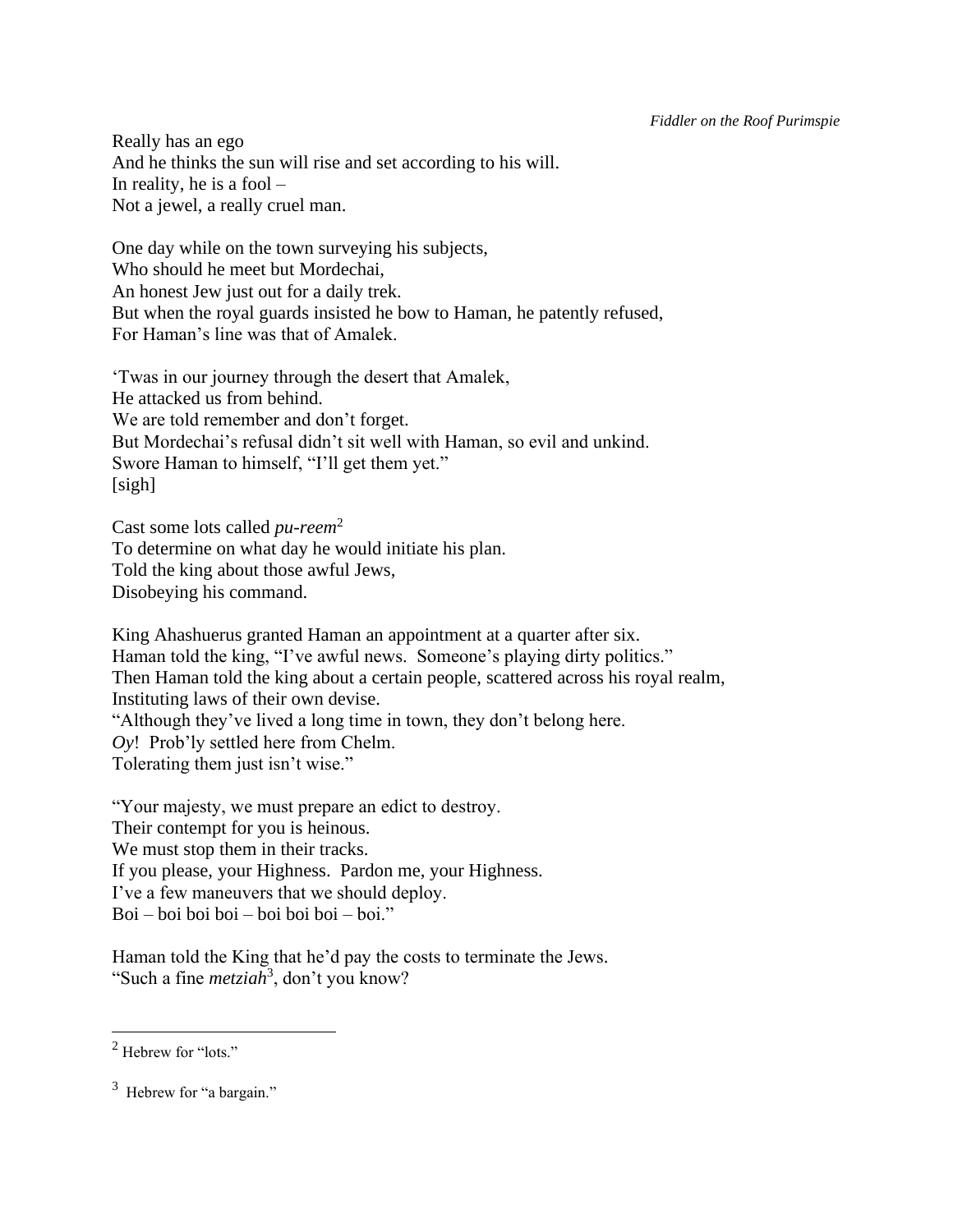*Fiddler on the Roof Purimspie*

Ten thousand talents<sup>4</sup> is a steal for the joy of seeing my vision come to pass. Far more than a first-class round-the-world cruise. To watch this abject people meet their new savior, Paying respect to me *en masse*. Such an option I would gladly choose." [sigh]

Thereupon the king, he Took his signet ring and slipped it off the finger on his hand. Gave it to *Hamahn* and said these words, "They are all at your command." Thus, he got permission To attack and to destroy us on the thirteenth of Adar. Mordechai, whatever does this mean? Can we stop the devilish machine? We must find someone to intervene? You must go and see the queen!!

<sup>&</sup>lt;sup>4</sup> A measure of silver.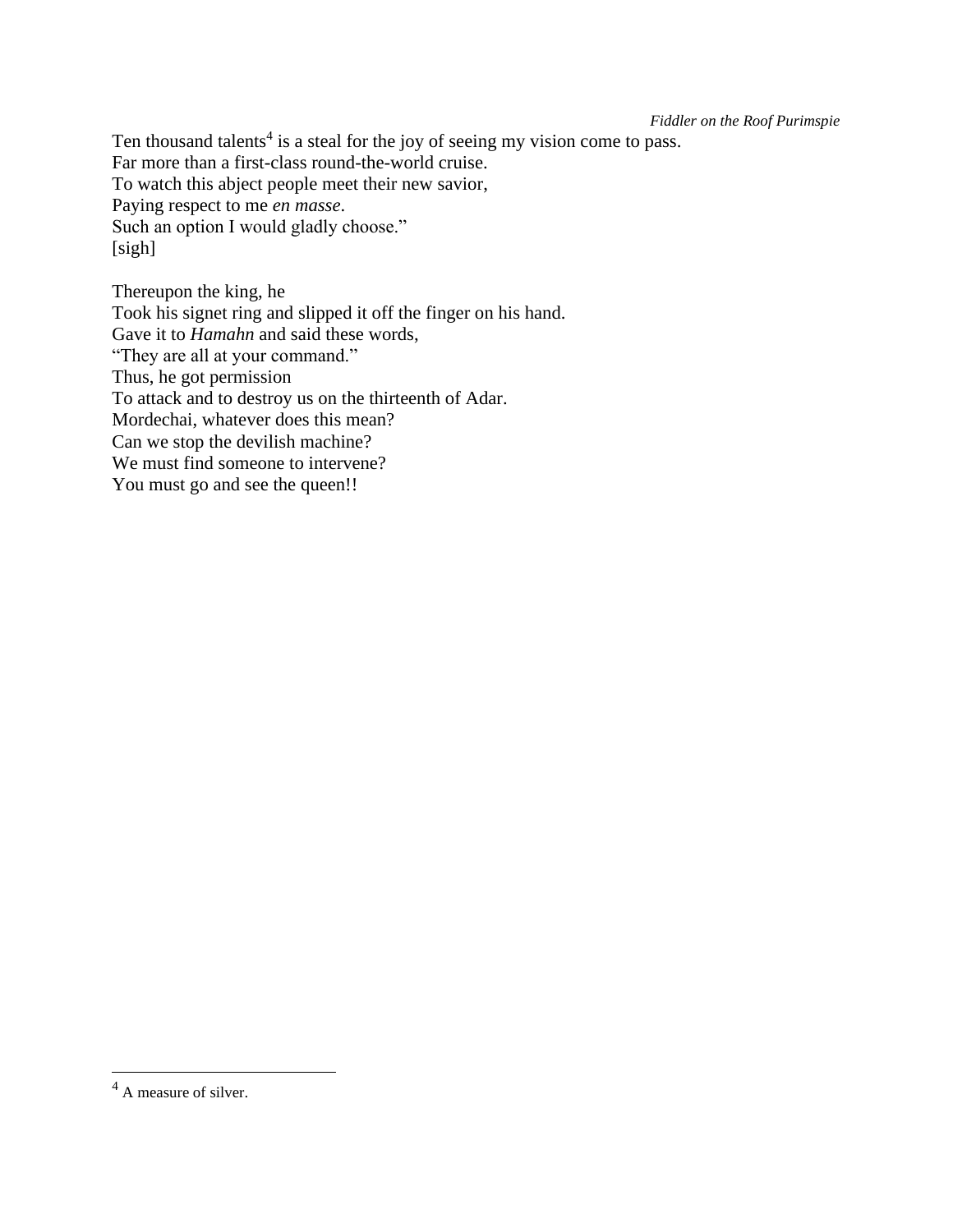## **ENLISTING ESTHER** *(to the tune of "Miracle of Miracles")*

Esther sent servants on the sly to Mordechai. "What's with the sackcloth? Why so down? Shushan is quite the place to be. It's good for me. What would give you cause to frown?"

Mordechai told her, "Esther, don't you read the news? Your precious king has sealed our fate. Bad for the Jews. There really is no time to lose. Talk to him. Don't hesitate!"

But Esther said, "That's suicide! Marching before the king. Demanding that he abort this genocide, That would be suicide too. So although I love you, dear Mordechai. On this solution, you can't rely. For although I am queen of all I see, A hero I will never be."

Mordechai couldn't let her make this big mistake. "Esther, please don't think me unkind. But if we're saved in spite of you, with what you knew, You might just as well resign."

So Esther finally came to see. She had a job to do. But she couldn't do it without company. All had a job to do, too.

So she told her cousin to alert the Jews, To pray and fast or she was bound to lose. And then three days later, armed with strength and grace, In history she took her place.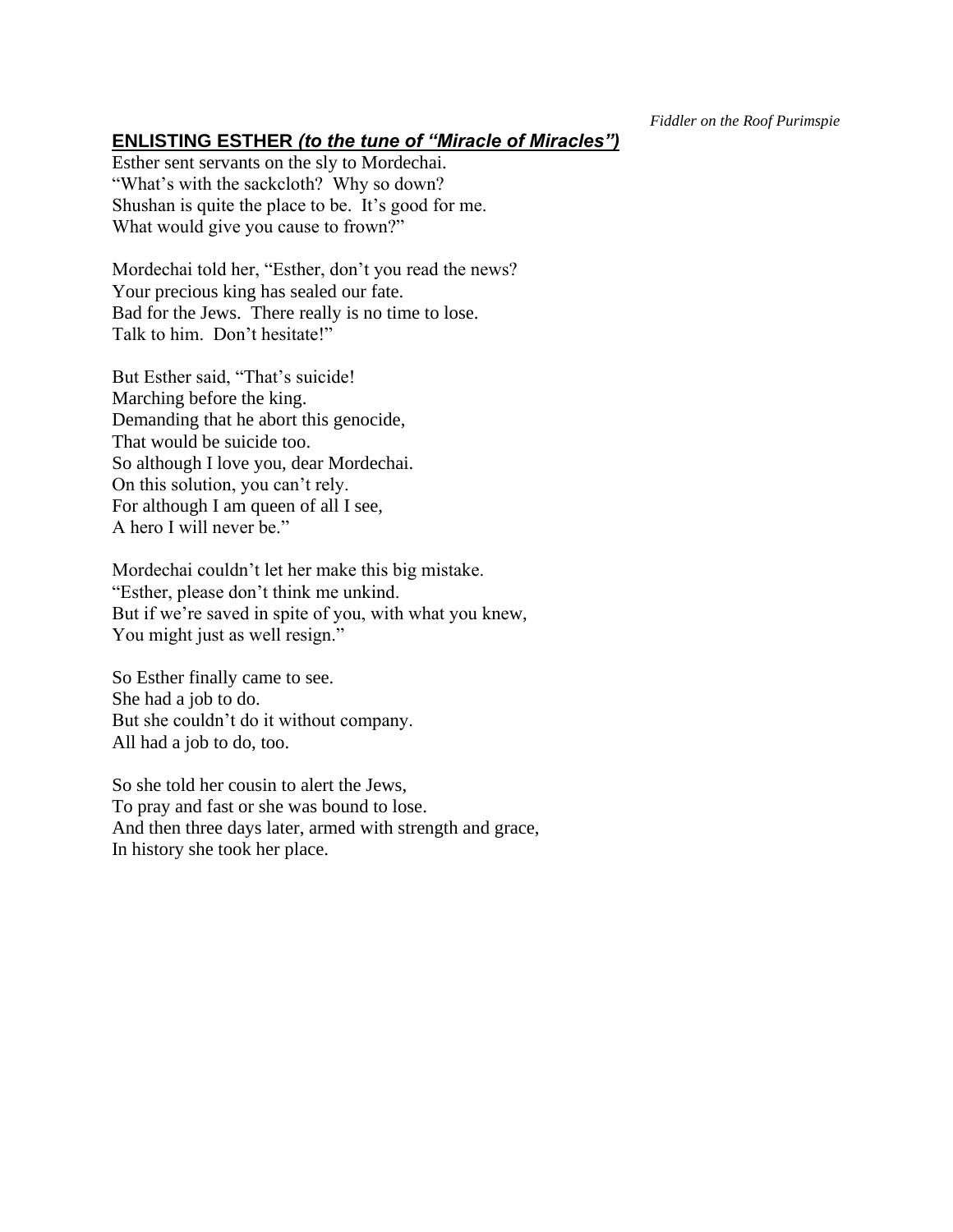*Fiddler on the Roof Purimspie*

## **DINING WITH ESTHER** *(to the tune of "Matchmaker, Matchmaker")*

After no food and no drink for three days, Esther got dressed, spirit ablaze. Entered the throne room which harbored the king With whom she'd be reasoning.

*Akhashverosh* saw his bride right away, Lifted his staff, started to say, "Esther my queen, tell me what's your desire. I'll grant all that you require."

Then Esther, tense and uneasy, Came forward and began to express, "Oh, king, I wanted to ask you To stop by with Haman to *nosh* and *fress*.

Moved and delighted, the king answered, "Yes!" Sent Haman word, "Hurry. Get dress(ed). Didn't you hear Esther bidding us to Partake of a lavishly Royal stew."

"Heshy and Haman. I've got a surprise for you! It's tasty. It's rich. It comes with a fondue. Join me tomorrow for a bar-be-cue! That made each man so happy Their hearts were filled with light Which went together with An appetite.

Later, when Haman was out by the palace gate, Saw something down there That made him so irate. Each person but Mordechai stood up. Yup. Which made that man so angry, his soul was filled with bile. He told his wife what happened. It took a while.

Haman spoke about his children and of his unbounded wealth, Of his royal promotion and Esther's great cooking, And his clean bill of health. But when he mentioned his foe Mordechai, How he did burn cuz of that guy, Zeresh his wife and their friends all replied, "Why not have him mortified?"

Delighted, Haman stood up and announced that he'd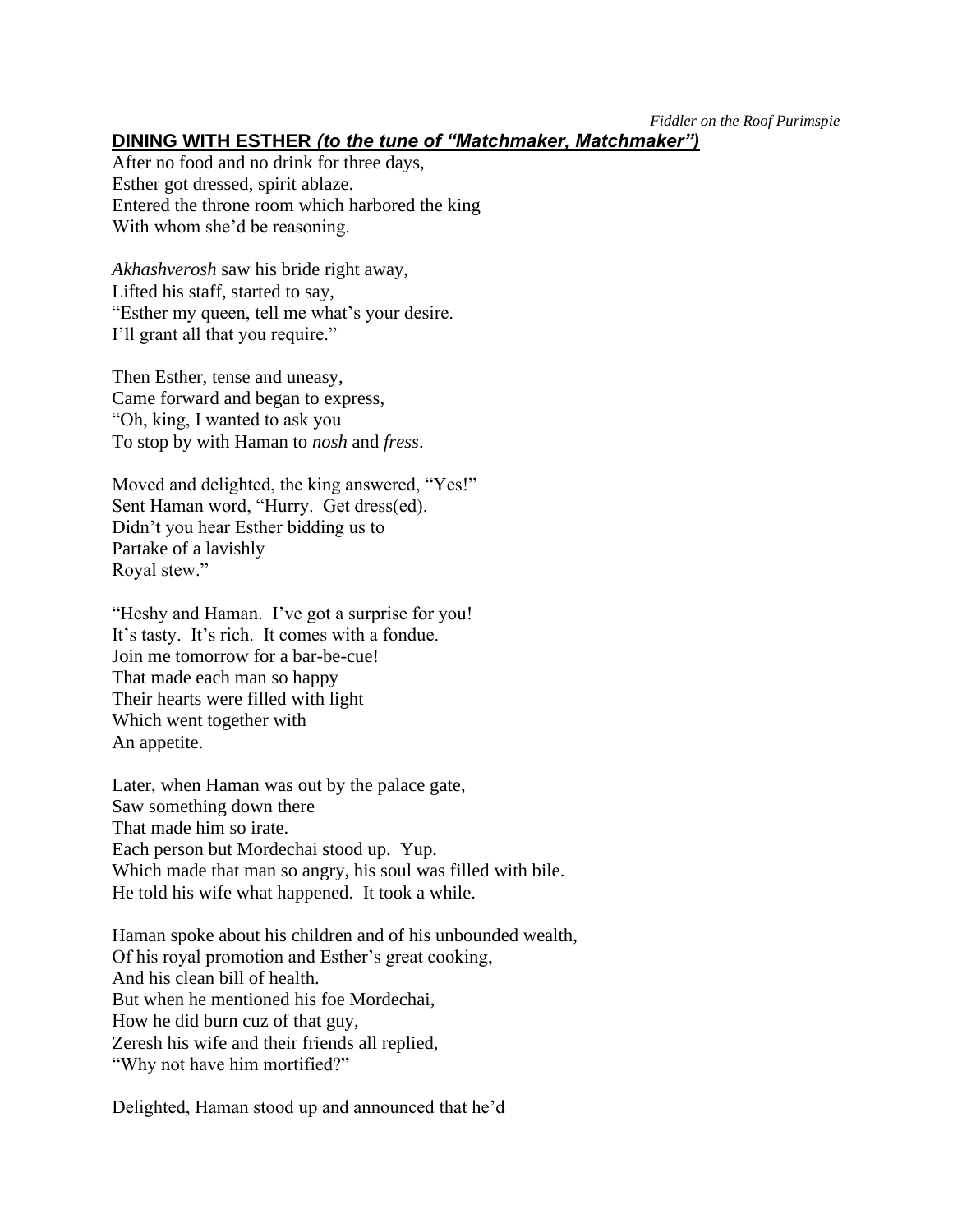*Fiddler on the Roof Purimspie*

Go right to the king. Before they gather with Esther, This link he'll be severing!

Tho it was late and about time to crash, Haman was out the door in a flash. Off to the king long before their next bash. He'd get Mordechai. Put him away. Polish him off. Send him out west. Be rid of this loathsome pest!

#### **SONG: BEING JEWISH BEING JEWISH** *(to the tune of "To Life")*

\*lyrics to *Being Jewish* slightly rewritten by the TBI Purim Spiel production company

Hats off to be–ing Jewish! It's wondrously precious to us. Thanks to our forebears in Shushan time Esther and Mordechai Purim makes us rejoice!

Rejoice, rejoice on Purim! A mix of high spirits and fun Life has a way of amazing us Like Esther saving us Drink to Purim, to Life

We'll raise a glass and nosh some hamentaschen Honoring the luck that followed Shushan's Jews G-d would like us to remember Haman's evil plot did not destroy the Jews!

To Mordechai, to Esther They knew just what had to be done May generations still yet to be, Cherish their liberty Give thanks to those who won

The king Ah-chash-ve-rosh he decreed the Jews would flourish, He gave Mor-de-chai the news he wanted to hear! Haman has departed leaving Shushan free from strife Mean old Haman Paid his dues and gave up his life!